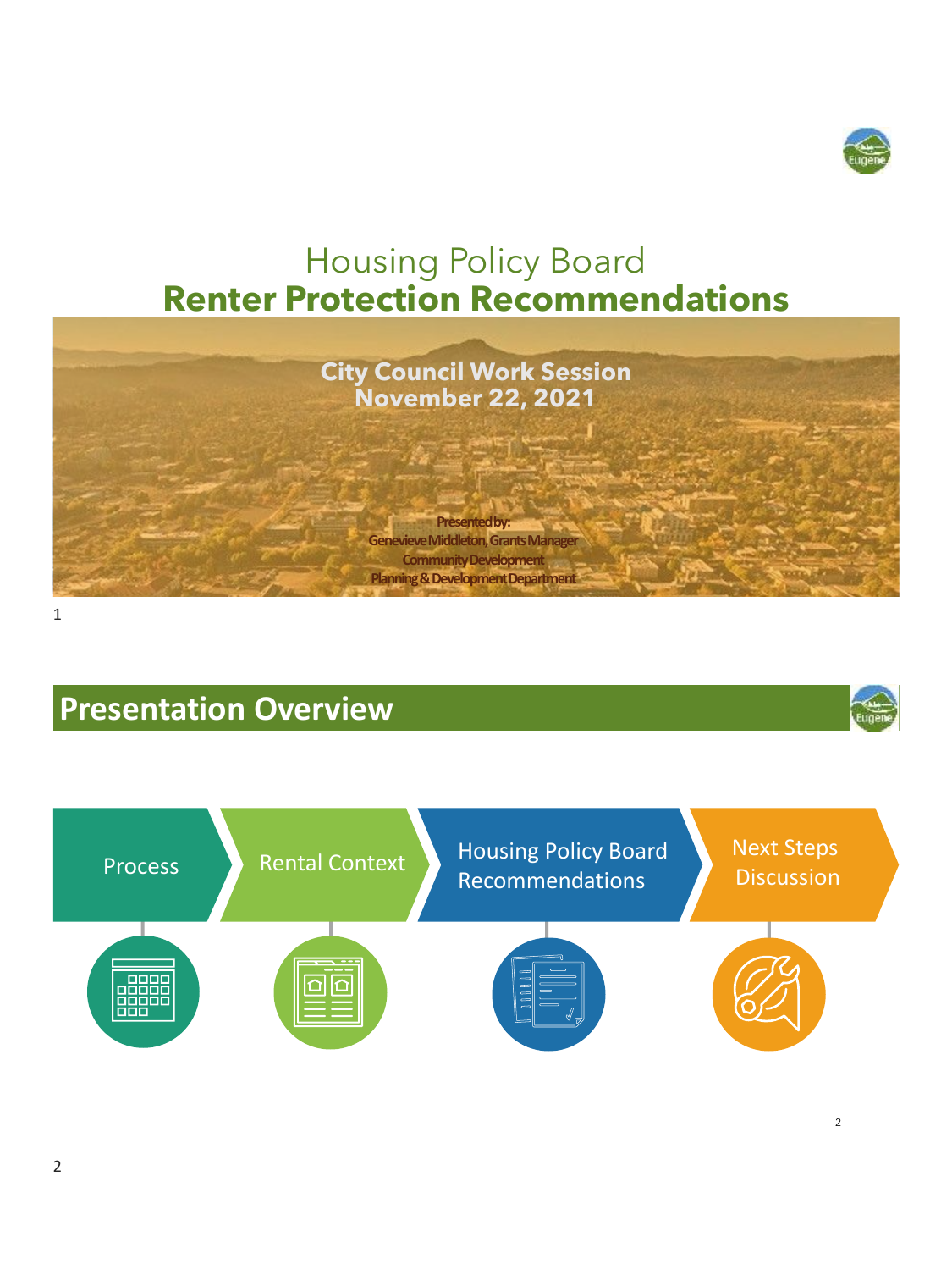### **Housing Policy Board Process**

#### **Housing Policy Board (HPB) - 8 members**

- 2 elected officials (Lane County, Eugene Councilor Semple)
- 6 community members (representative of Lane County w/ low-income representation)
- Ex-officio members (SVDP, Cornerstone, Homes for Good, DevNW)

#### **Renter Protections Committee - 10 members**

- Renters & Renter Advocates
- St. Vincent de Paul
- Oregon Law Center
- Rental Owners Association (landlords/property managers)
- Senior & Disabled Services
- Human Rights Commission
- Social worker

#### **2020**

• March - Meetings postponed due to pandemic

#### **2021**

- January **-** RPC reconvenes
- August > October HPB deliberates recommendations
- November Council work session & direction

![](_page_1_Picture_19.jpeg)

#### 3

### **Eugene Renter's Experience Survey (HPB 2018)**

![](_page_1_Figure_22.jpeg)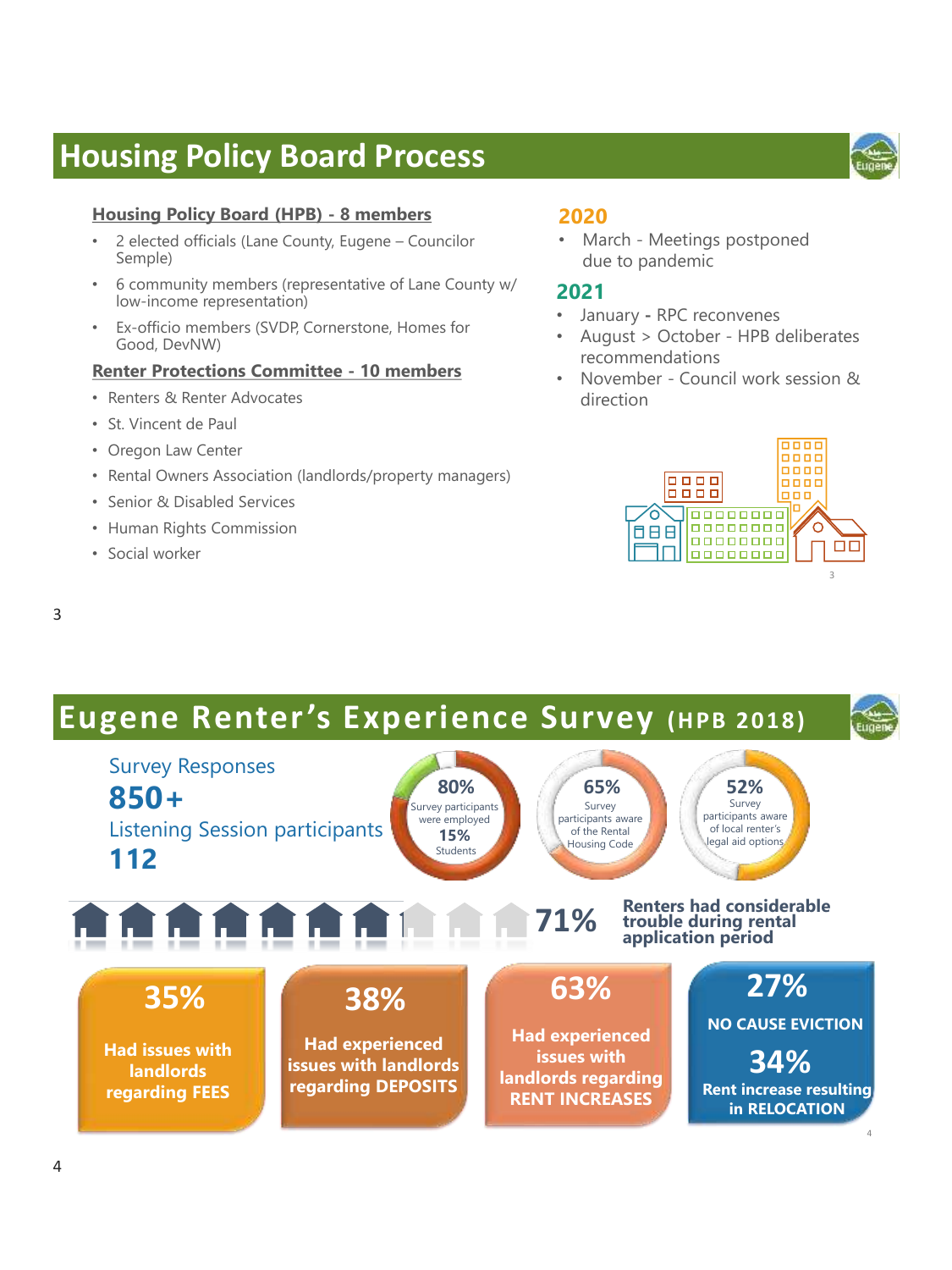### **HPB Priorities Checklist 5 Priorities**

![](_page_2_Picture_1.jpeg)

- Tenant and landlord education
- Removal of barriers in the rental process
- Financial support for renters
- Renter protections responsive to the rental community's experiences
- Rental housing data

![](_page_2_Picture_7.jpeg)

5

5

# **Contextual Rental Data**

![](_page_2_Figure_10.jpeg)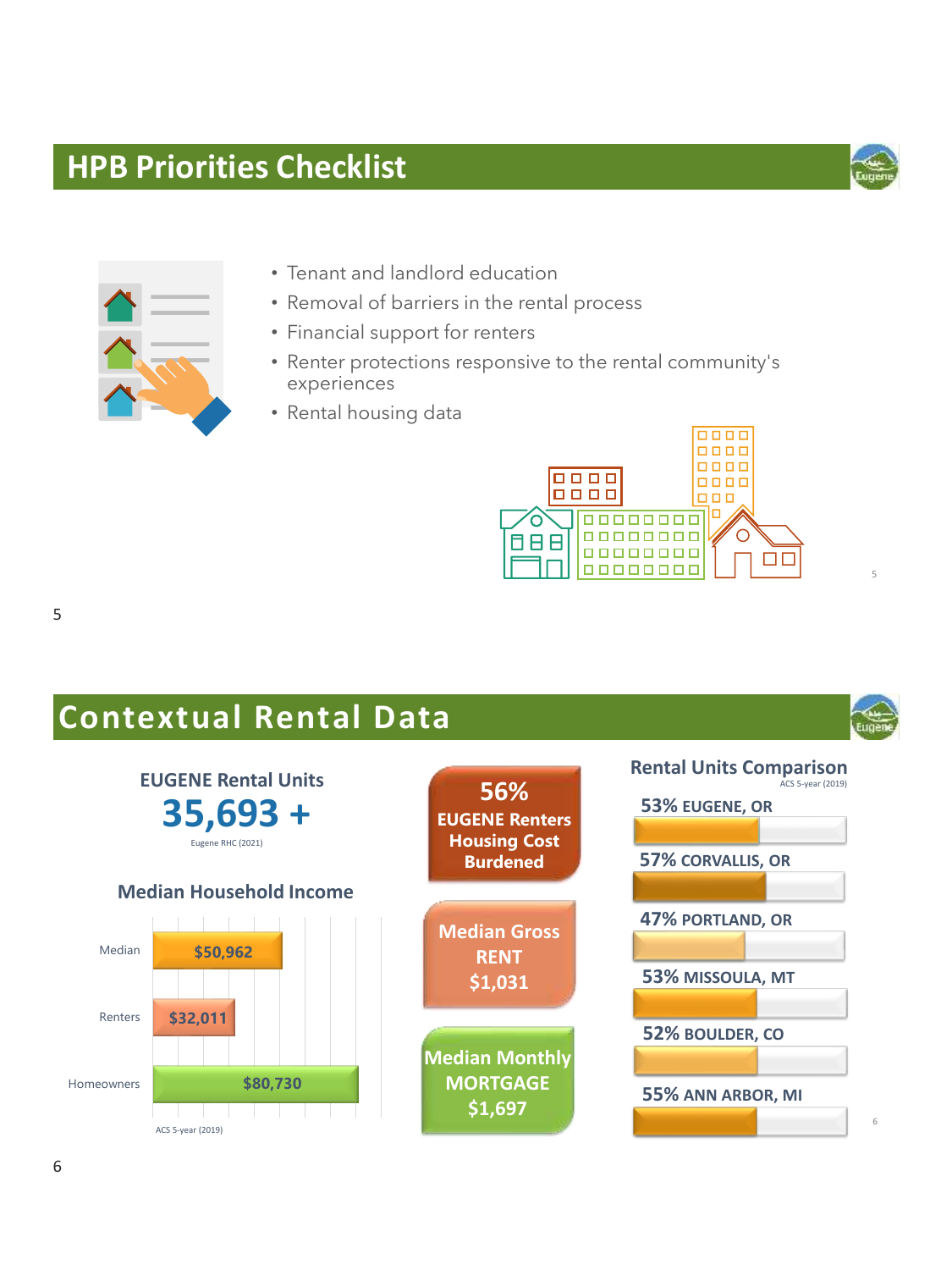# **Vacancy Rates**

![](_page_3_Picture_1.jpeg)

![](_page_3_Figure_2.jpeg)

![](_page_3_Figure_3.jpeg)

![](_page_3_Figure_4.jpeg)

![](_page_3_Picture_5.jpeg)

7

# **Housing Implementation Pipeline (HIP)**

![](_page_3_Picture_8.jpeg)

7

8

#### **Anti-Displacement Components of HIP Timeline : Appendix A**

|                                             |                      | <b>RESOURCES</b>        | HIP PERIOD FY23-FY27 |        |             |             |  |             |
|---------------------------------------------|----------------------|-------------------------|----------------------|--------|-------------|-------------|--|-------------|
| EXTREME                                     | <b>W</b><br>PROGRESS | NEEDED TO<br>START WORK | 2.71                 | 13,000 | <b>FY25</b> | <b>FY26</b> |  | <b>FYEL</b> |
| Anti-displacement: Renise Protections       | ٠                    |                         |                      |        |             |             |  |             |
| Cliefy Eugene's role in Landford Engagement |                      |                         |                      |        |             |             |  |             |
| Housing Policy Board Structure and Purpose  |                      |                         |                      |        |             |             |  |             |
| Anti-displacement: Action Plan              |                      |                         |                      |        |             |             |  |             |
| Anti-displacement: Homeownership Assistance |                      |                         |                      |        |             |             |  |             |
| Anti-displacement: Inclusionary spring      |                      |                         |                      |        |             |             |  |             |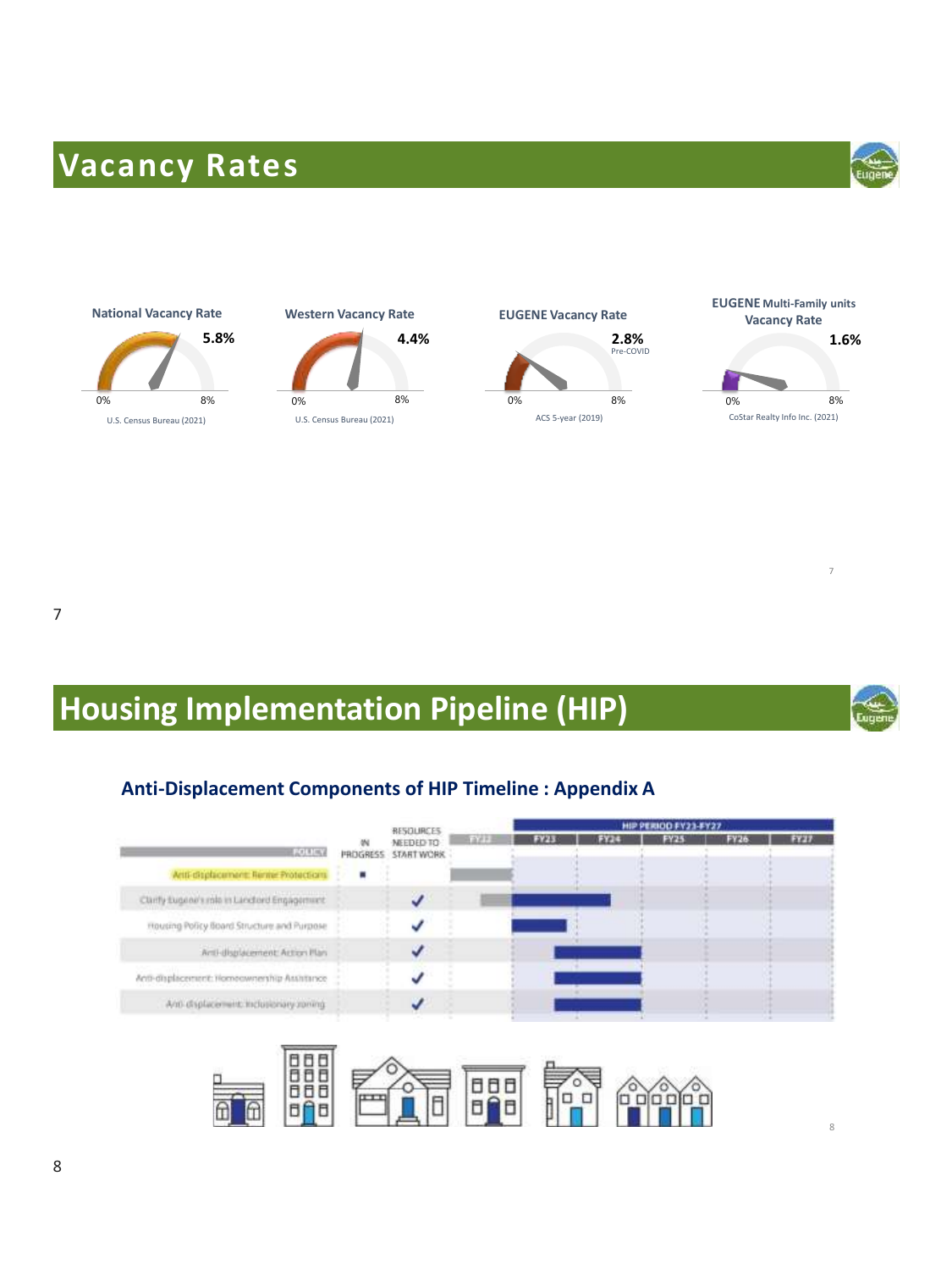# **HPB Renter Protection Recommendations**

![](_page_4_Figure_1.jpeg)

![](_page_4_Figure_2.jpeg)

![](_page_4_Figure_3.jpeg)

![](_page_4_Picture_4.jpeg)

# **Application Protections Application Protections**

![](_page_4_Picture_7.jpeg)

**A - 1** Ban application & screening fees.

**A - 2**

Process applications in the order received (first-come, first-served).

![](_page_4_Picture_12.jpeg)

**A - 3**

Prohibit landlords from: a) including medical or educational debt when evaluating an applicant's income vs expense and b) using a mandatory credit score of above 500.10

![](_page_4_Picture_15.jpeg)

9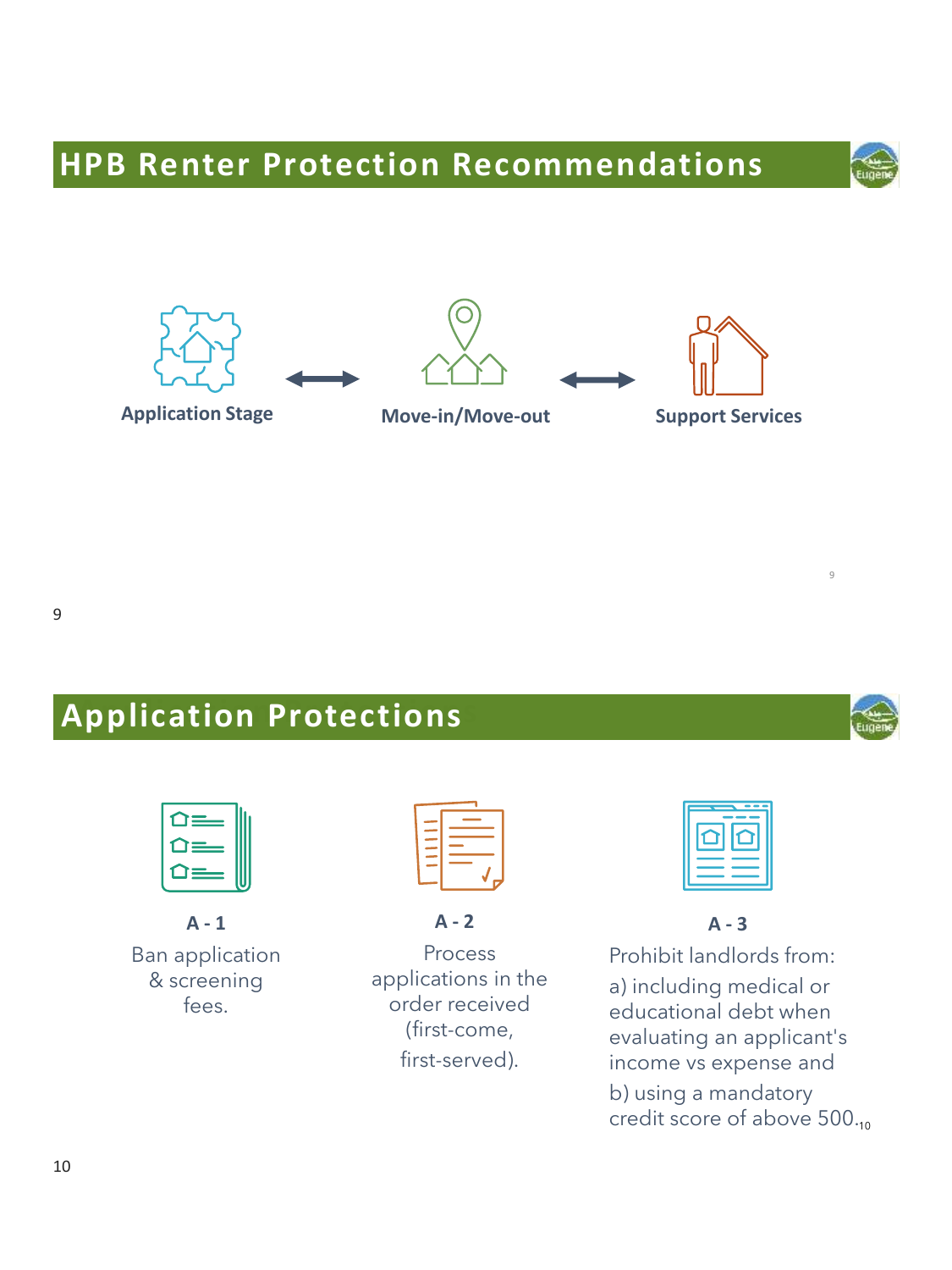# **Application Protections**

![](_page_5_Picture_1.jpeg)

11

![](_page_5_Picture_2.jpeg)

Loosen minimum monthly gross income screening standards.

![](_page_5_Picture_4.jpeg)

Require landlords who have units designed for mobility access to give priority for a 3-day period to applicants who have a mobility need for that unit.

## **Move-in/Move-out Protections**

![](_page_5_Picture_8.jpeg)

Require landlords to distribute, together with any written rental agreement, an educational document describing Senate Bill 608

![](_page_5_Picture_11.jpeg)

Limit landlords to charging deposit (combination of security, cleaning, & last month deposits) with a max of 2 times the monthly rent, not including pet deposit.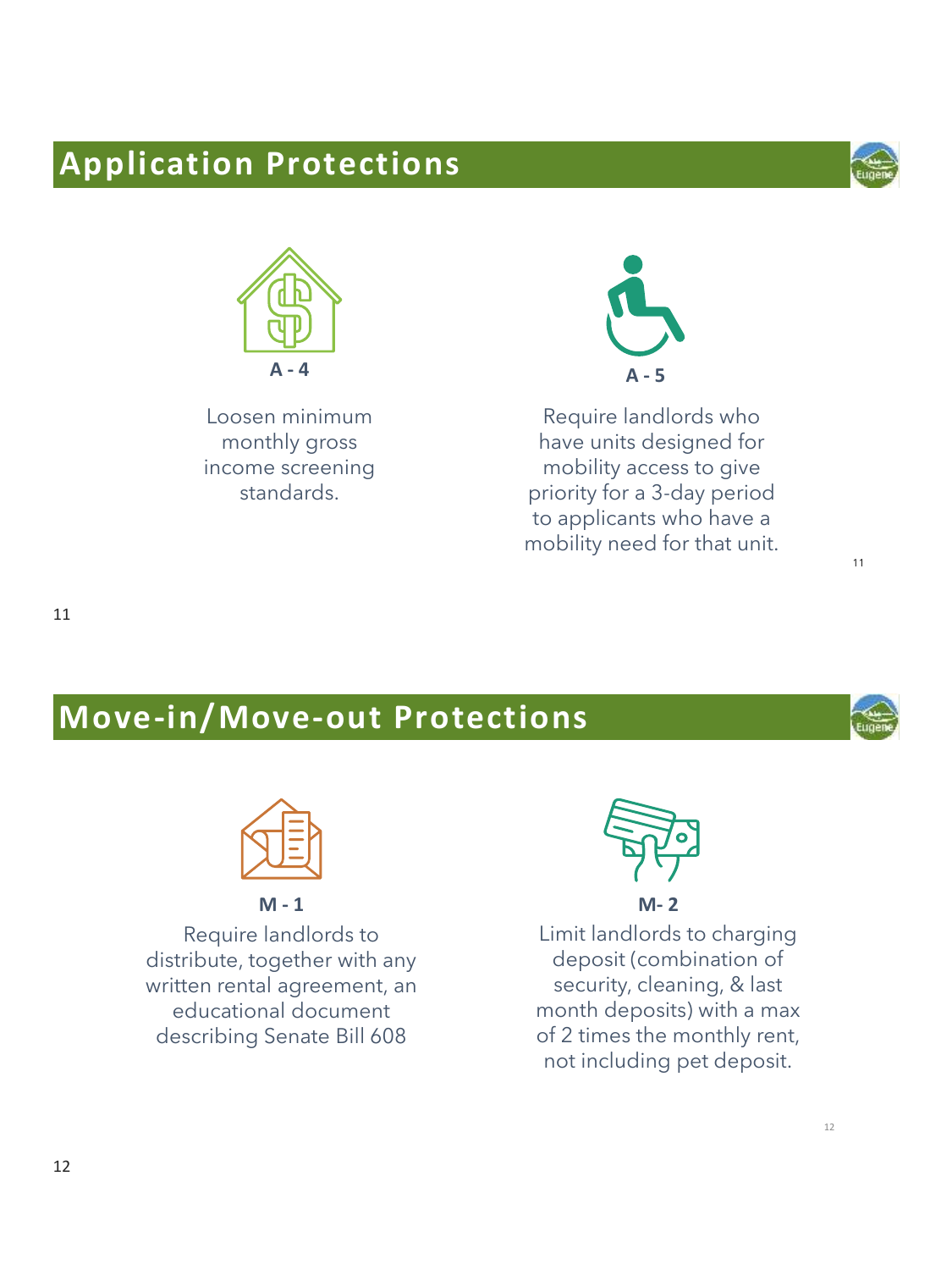## **Move-in/Move-out Protections**

![](_page_6_Picture_1.jpeg)

![](_page_6_Picture_2.jpeg)

**M- 3**

Require landlords to itemize and photo document property condition at move-in. At move-out, require landlords to itemize and photo document withholdings from security deposit.

![](_page_6_Picture_5.jpeg)

**M- 4**

Require landlord, at tenant written request, to provide rental history (payment of rent) for a tenant who has not yet given notice.

![](_page_6_Picture_9.jpeg)

### **Support Services**

![](_page_6_Picture_11.jpeg)

Rental housing navigation position (can oversee this work)

![](_page_6_Picture_13.jpeg)

Tenant Hotline (existing, but needs sustained funding)

![](_page_6_Picture_15.jpeg)

Additional Tenant Support Services (for example: ADA unit list, rental data etc.)

#### Resource: Increase the Rental Housing Code fee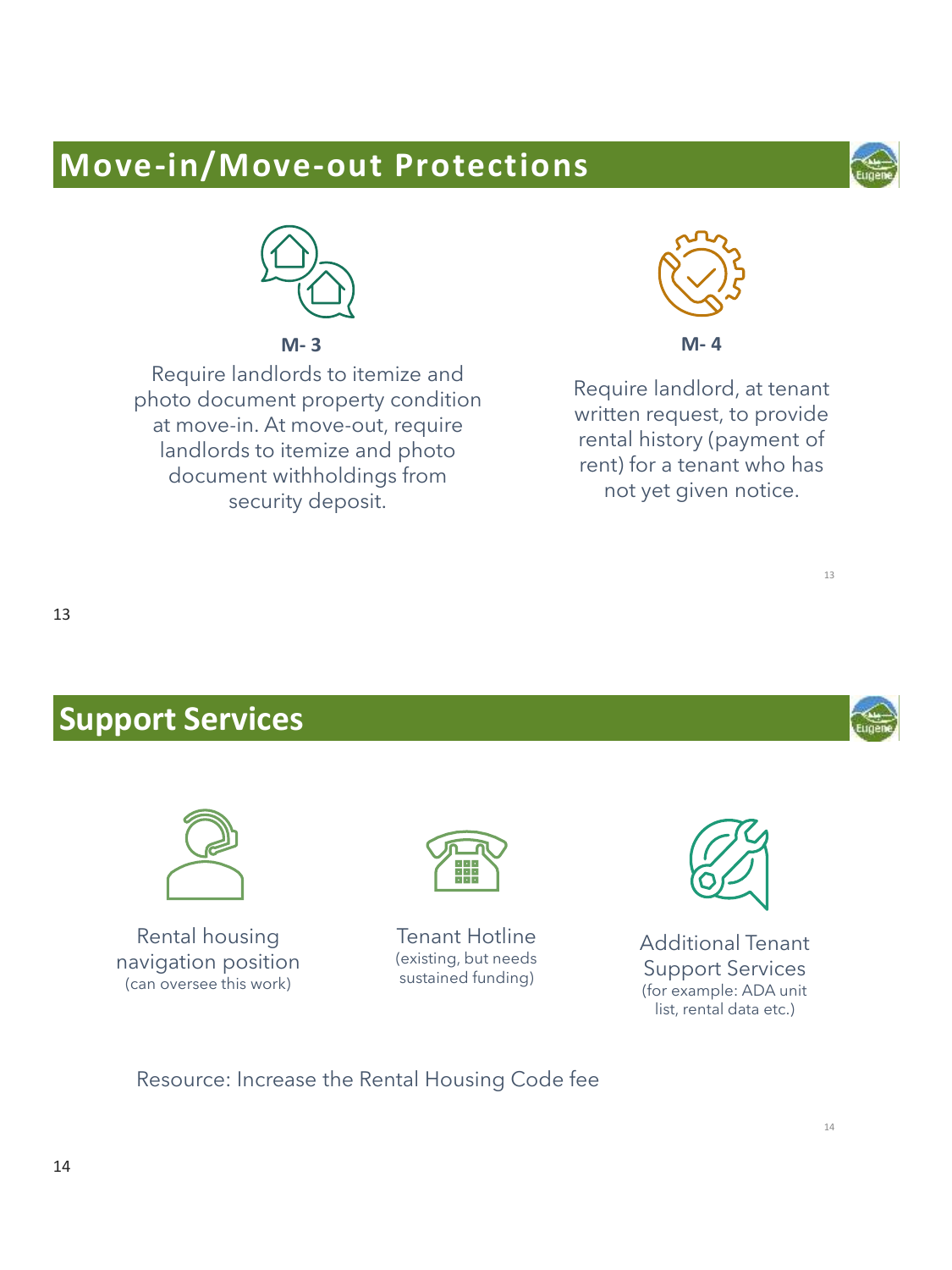#### Displacement Prevention Assistance/ Relocation Assistance

Requires financial support by landlords who issue a valid notice for no-cause eviction, or an extreme rent increase resulting in eviction.

![](_page_7_Picture_3.jpeg)

- Is Council interested in staff further analyzing and returning with more information on these recommendations?
- Is Council interested in other renter protections not yet listed?
- If you want us to come back, what further specific information do you need staff to bring back in early 2022?

15

![](_page_7_Picture_8.jpeg)

![](_page_7_Picture_9.jpeg)

![](_page_7_Picture_10.jpeg)

16

15

![](_page_7_Picture_11.jpeg)